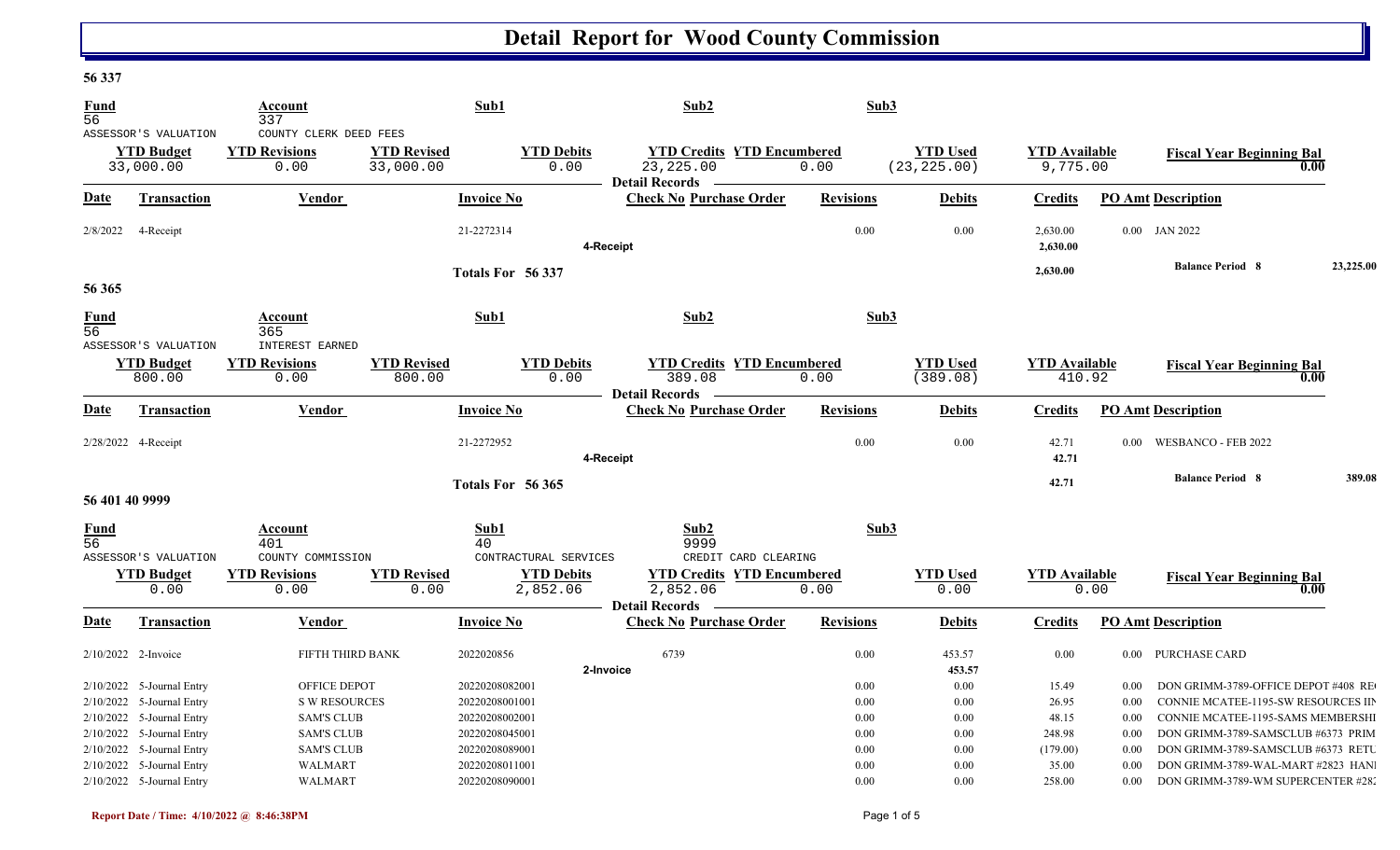|                                    |                                                         |                                                                                                 |                                                                         | <b>Detail Report for Wood County Commission</b>                                                |                  |                                  |                                    |                                    |            |
|------------------------------------|---------------------------------------------------------|-------------------------------------------------------------------------------------------------|-------------------------------------------------------------------------|------------------------------------------------------------------------------------------------|------------------|----------------------------------|------------------------------------|------------------------------------|------------|
|                                    |                                                         |                                                                                                 | Totals For 56 401 40 9999                                               | 5-Journal Entry                                                                                |                  | 453.57                           | 453.57<br>453.57                   | <b>Balance Period 8</b>            | 0.00       |
| 56 407 10 103                      |                                                         | <b>Account</b>                                                                                  | Sub1                                                                    | Sub2                                                                                           | Sub3             |                                  |                                    |                                    |            |
| $\frac{Fund}{56}$                  | ASSESSOR'S VALUATION<br><b>YTD Budget</b><br>445,000.00 | 407<br>ASSESSOR'S VALUATION<br><b>YTD Revisions</b><br><b>YTD Revised</b><br>445,000.00<br>0.00 | 10 <sup>°</sup><br>PERSONAL SERVICES<br><b>YTD Debits</b><br>287,943.38 | 103<br>SALARIES-DEPUTIES<br><b>YTD Credits YTD Encumbered</b><br>0.00<br><b>Detail Records</b> | 0.00             | <b>YTD Used</b><br>(287, 943.38) | <b>YTD Available</b><br>157,056.62 | <b>Fiscal Year Beginning Bal</b>   | 0.00       |
| <b>Date</b>                        | <b>Transaction</b>                                      | <b>Vendor</b>                                                                                   | <b>Invoice No</b>                                                       | <b>Check No Purchase Order</b>                                                                 | <b>Revisions</b> | <b>Debits</b>                    | <b>Credits</b>                     | <b>PO Amt Description</b>          |            |
| 2/3/2022                           | 2-Invoice                                               | <b>GENERAL COUNTY FUNDS</b>                                                                     | 02032022                                                                | 6733<br>2-Invoice                                                                              | 0.00             | 41,170.78<br>41,170.78           | 0.00                               | 0.00 SALARY                        |            |
|                                    |                                                         |                                                                                                 | Totals For 56 407 10 103                                                |                                                                                                |                  | 41,170.78                        |                                    | <b>Balance Period 8</b>            | 287,943.38 |
| 56 407 10 104<br>$\frac{Fund}{56}$ | ASSESSOR'S VALUATION                                    | Account<br>407<br>ASSESSOR'S VALUATION                                                          | Sub1<br>10<br>PERSONAL SERVICES                                         | Sub2<br>104<br>SOCIAL SECURITY                                                                 | Sub3             |                                  |                                    |                                    |            |
|                                    | <b>YTD Budget</b><br>32,000.00                          | <b>YTD Revised</b><br><b>YTD Revisions</b><br>32,000.00<br>0.00                                 | <b>YTD Debits</b><br>20,869.08                                          | <b>YTD Credits YTD Encumbered</b><br>0.00<br><b>Detail Records</b>                             | 0.00             | <b>YTD Used</b><br>(20, 869.08)  | <b>YTD Available</b><br>11,130.92  | <b>Fiscal Year Beginning Bal</b>   | 0.00       |
| <u>Date</u>                        | <b>Transaction</b>                                      | <b>Vendor</b>                                                                                   | <b>Invoice No</b>                                                       | <b>Check No Purchase Order</b>                                                                 | <b>Revisions</b> | <b>Debits</b>                    | <b>Credits</b>                     | <b>PO Amt Description</b>          |            |
| 2/3/2022                           | 2-Invoice                                               | GENERAL COUNTY FUNDS                                                                            | 02032022                                                                | 6733<br>2-Invoice                                                                              | 0.00             | 2,929.62<br>2,929.62             | 0.00                               | <b>SOCIAL SECURITY</b><br>$0.00\,$ |            |
| 56 407 10 105                      |                                                         |                                                                                                 | <b>Totals For 56 407 10 104</b>                                         |                                                                                                |                  | 2,929.62                         |                                    | <b>Balance Period 8</b>            | 20,869.08  |
| <b>Fund</b><br>$\overline{56}$     |                                                         | Account<br>407<br>ASSESSOR'S VALUATION                                                          | Sub1<br>10<br>PERSONAL SERVICES                                         | Sub2<br>105<br>INSURANCE PREMIUM                                                               | Sub3             |                                  |                                    |                                    |            |
|                                    | ASSESSOR'S VALUATION<br><b>YTD Budget</b><br>185,000.00 | <b>YTD Revisions</b><br><b>YTD Revised</b><br>185,000.00<br>0.00                                | <b>YTD Debits</b><br>110,980.10                                         | <b>YTD Credits YTD Encumbered</b><br>0.00<br>Detail Records _______                            | 0.00             | <b>YTD</b> Used<br>(110, 980.10) | <b>YTD Available</b><br>74,019.90  | <b>Fiscal Year Beginning Bal</b>   | 0.00       |
| <b>Date</b>                        | Transaction                                             | Vendor                                                                                          | <b>Invoice No</b>                                                       | <b>Check No Purchase Order</b>                                                                 | <b>Revisions</b> | <b>Debits</b>                    | <b>Credits</b>                     | <b>PO Amt Description</b>          |            |
| 2/3/2022                           | 2-Invoice                                               | GENERAL COUNTY FUNDS                                                                            | 02032022                                                                | 6733<br>2-Invoice                                                                              | $0.00\,$         | 23,561.26<br>23,561.26           | $0.00\,$                           | 0.00 HEALTH INSURANCE              |            |
|                                    |                                                         |                                                                                                 | Totals For 56 407 10 105                                                |                                                                                                |                  | 23,561.26                        |                                    | <b>Balance Period 8</b>            | 110,980.10 |

**56 407 10 106**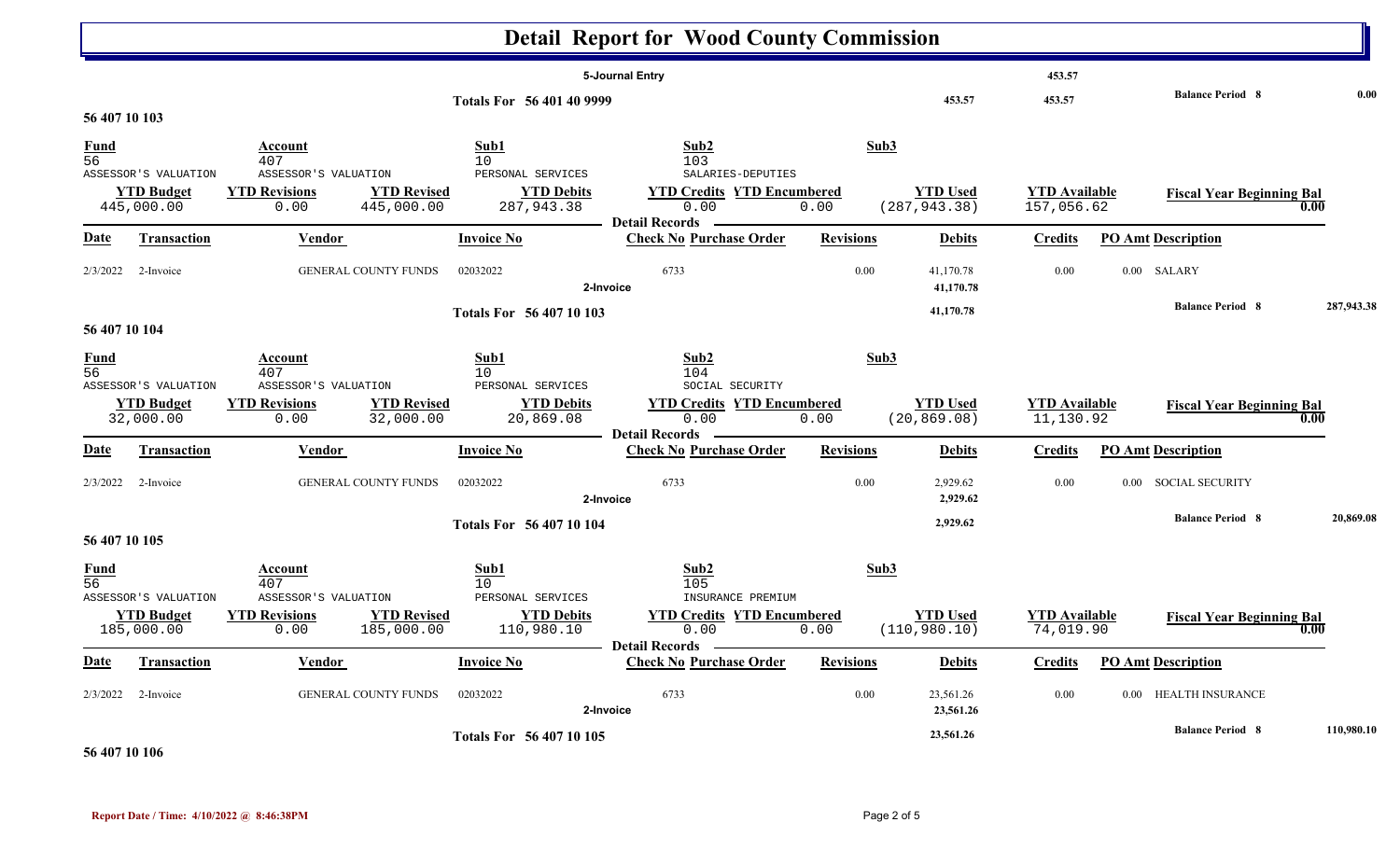| <b>Fund</b><br>56                               | ASSESSOR'S VALUATION<br><b>YTD Budget</b><br>50,000.00                                         | Account<br>407<br>ASSESSOR'S VALUATION<br><b>YTD Revisions</b><br>0.00 | <b>YTD Revised</b><br>50,000.00                                                                                                               | Sub1<br>10<br>PERSONAL SERVICES<br><b>YTD Debits</b><br>28,794.64                       | Sub2<br>106<br>RETIREMENT<br><b>YTD Credits YTD Encumbered</b><br>0.00     | Sub3<br>0.00                                 | <b>YTD Used</b><br>(28, 794.64)                                | <b>YTD Available</b><br>21,205.36            |                                                                | <b>Fiscal Year Beginning Bal</b>                                                                            | 0.00      |
|-------------------------------------------------|------------------------------------------------------------------------------------------------|------------------------------------------------------------------------|-----------------------------------------------------------------------------------------------------------------------------------------------|-----------------------------------------------------------------------------------------|----------------------------------------------------------------------------|----------------------------------------------|----------------------------------------------------------------|----------------------------------------------|----------------------------------------------------------------|-------------------------------------------------------------------------------------------------------------|-----------|
| <b>Date</b>                                     | <b>Transaction</b>                                                                             | <b>Vendor</b>                                                          |                                                                                                                                               | <b>Invoice No</b>                                                                       | <b>Detail Records</b><br><b>Check No Purchase Order</b>                    | <b>Revisions</b>                             | <b>Debits</b>                                                  | <b>Credits</b>                               | <b>PO Amt Description</b>                                      |                                                                                                             |           |
| 2/3/2022                                        | 2-Invoice                                                                                      |                                                                        | GENERAL COUNTY FUNDS                                                                                                                          | 02032022                                                                                | 6733<br>2-Invoice                                                          | 0.00                                         | 4,117.12<br>4,117.12                                           | 0.00                                         |                                                                | 0.00 RETIREMENT                                                                                             |           |
|                                                 |                                                                                                |                                                                        |                                                                                                                                               | Totals For 56 407 10 106                                                                |                                                                            |                                              | 4,117.12                                                       |                                              |                                                                | <b>Balance Period 8</b>                                                                                     | 28,794.64 |
| 56 407 40 216<br><b>Fund</b><br>$\overline{56}$ | ASSESSOR'S VALUATION<br><b>YTD Budget</b><br>2,750.00                                          | Account<br>407<br>ASSESSOR'S VALUATION<br><b>YTD Revisions</b><br>0.00 | <b>YTD Revised</b><br>2,750.00                                                                                                                | Sub1<br>40<br>CONTRACTURAL SERVICES<br><b>YTD Debits</b><br>431.58                      | Sub2<br>216<br>M&R -EQUIPMENT<br><b>YTD Credits YTD Encumbered</b><br>0.00 | Sub3<br>0.00                                 | <b>YTD Used</b><br>(431.58)                                    | <b>YTD Available</b><br>2,318.42             |                                                                | <b>Fiscal Year Beginning Bal</b>                                                                            | 0.00      |
| <b>Date</b>                                     | <b>Transaction</b>                                                                             | Vendor                                                                 |                                                                                                                                               | <b>Invoice No</b>                                                                       | <b>Detail Records</b><br><b>Check No Purchase Order</b>                    | <b>Revisions</b>                             | <b>Debits</b>                                                  | <b>Credits</b>                               | <b>PO Amt Description</b>                                      |                                                                                                             |           |
|                                                 | $2/8/2022$ 2-Invoice                                                                           | <b>CWS</b>                                                             |                                                                                                                                               | 654399                                                                                  | 6736<br>2-Invoice                                                          | 0.00                                         | 55.26<br>55.26                                                 | 0.00                                         | 0.00 WCC36                                                     |                                                                                                             |           |
| 56 407 40 217                                   |                                                                                                |                                                                        |                                                                                                                                               | <b>Totals For 56 407 40 216</b>                                                         |                                                                            |                                              | 55.26                                                          |                                              |                                                                | <b>Balance Period 8</b>                                                                                     | 431.58    |
| Fund<br>$\overline{56}$                         | ASSESSOR'S VALUATION<br><b>YTD Budget</b>                                                      | Account<br>407<br>ASSESSOR'S VALUATION<br><b>YTD Revisions</b>         | <b>YTD Revised</b>                                                                                                                            | Sub1<br>40<br>CONTRACTURAL SERVICES<br><b>YTD Debits</b>                                | Sub2<br>217<br>M&R-AUTOS & TRUCKS<br><b>YTD Credits YTD Encumbered</b>     | Sub3                                         | <b>YTD</b> Used                                                | <b>YTD Available</b>                         |                                                                | <b>Fiscal Year Beginning Bal</b>                                                                            |           |
|                                                 | 5,000.00                                                                                       | 0.00                                                                   | 5,000.00                                                                                                                                      | 1,595.89                                                                                | 0.00<br><b>Detail Records</b>                                              | 0.00                                         | (1, 595.89)                                                    | 3,404.11                                     |                                                                |                                                                                                             | 0.00      |
| <b>Date</b>                                     | <b>Transaction</b>                                                                             | Vendor                                                                 |                                                                                                                                               | <b>Invoice No</b>                                                                       | <b>Check No Purchase Order</b>                                             | <b>Revisions</b>                             | <b>Debits</b>                                                  | <b>Credits</b>                               | <b>PO Amt Description</b>                                      |                                                                                                             |           |
| 2/8/2022<br>2/8/2022<br>2/8/2022<br>2/8/2022    | 2-Invoice<br>2-Invoice<br>2-Invoice<br>2-Invoice<br>2/25/2022 2-Invoice<br>2/25/2022 2-Invoice | <b>CARQUEST</b>                                                        | <b>ADVANCE AUTO PARTS</b><br><b>ADVANCE AUTO PARTS</b><br><b>ADVANCE AUTO PARTS</b><br><b>ADVANCE AUTO PARTS</b><br><b>ADVANCE AUTO PARTS</b> | 12560-325015<br>12560-324387<br>12560-323207<br>12560-321812<br>12560-325796<br>3698527 | 6734<br>6734<br>6734<br>6734<br>6741<br>6743<br>2-Invoice                  | 0.00<br>0.00<br>0.00<br>0.00<br>0.00<br>0.00 | 129.62<br>51.45<br>38.96<br>38.96<br>47.24<br>191.76<br>497.99 | 0.00<br>0.00<br>0.00<br>0.00<br>0.00<br>0.00 | $0.00\,$<br>$0.00\,$<br>0.00<br>0.00<br>477750<br>0.00<br>0.00 | <b>CUST NO 477750</b><br><b>CUST NO 477750</b><br><b>CUST NO 477750</b><br><b>CUST NO 477750</b><br>1052729 |           |
| 56 407 40 230                                   |                                                                                                |                                                                        |                                                                                                                                               | Totals For 56 407 40 217                                                                |                                                                            |                                              | 497.99                                                         |                                              |                                                                | <b>Balance Period 8</b>                                                                                     | 1,595.89  |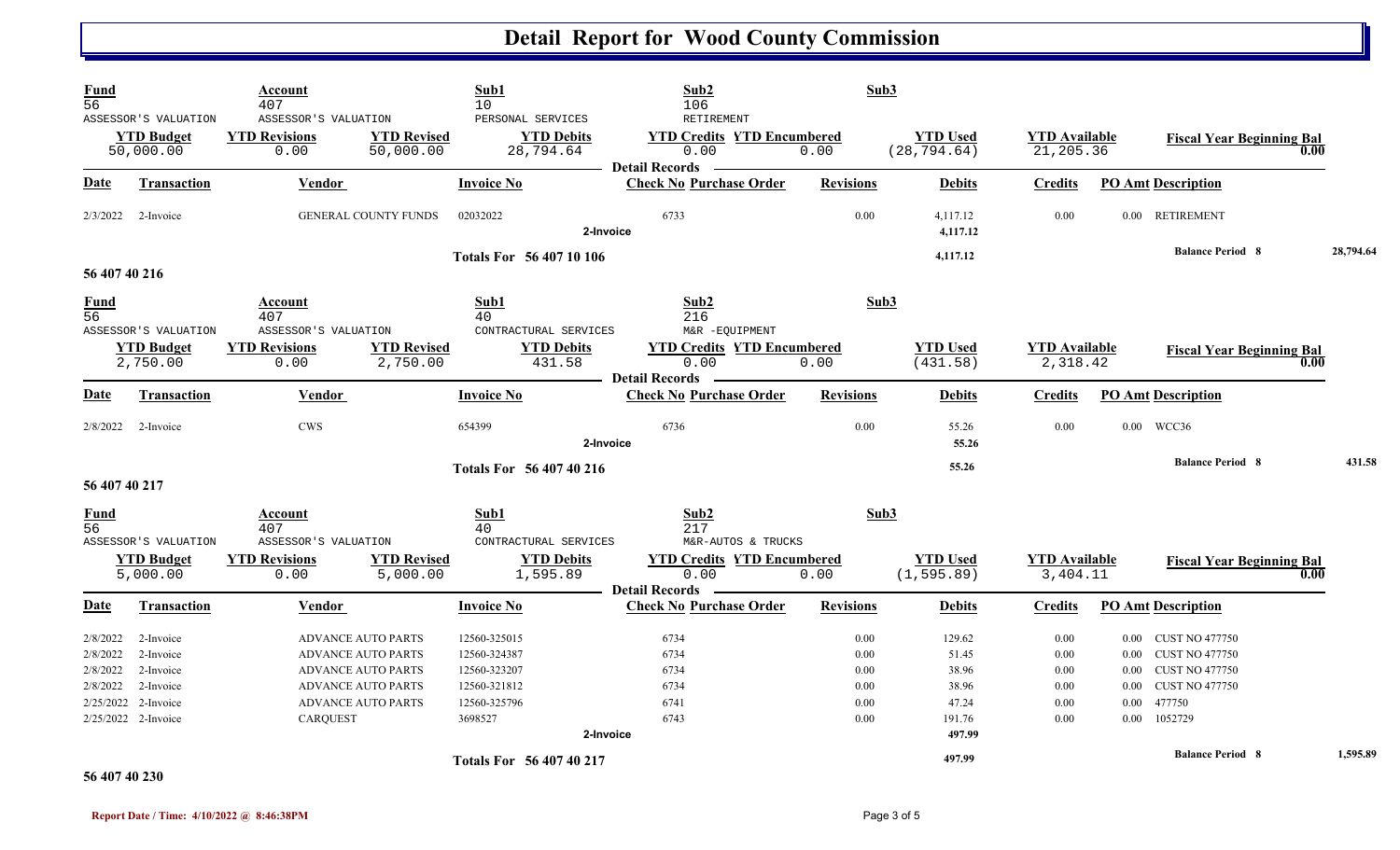| $\frac{Fund}{56}$ | ASSESSOR'S VALUATION<br><b>YTD Budget</b><br>25,000.00 | Account<br>407<br>ASSESSOR'S VALUATION<br><b>YTD Revisions</b><br>0.00 | <b>YTD Revised</b><br>25,000.00       | Sub1<br>40<br>CONTRACTURAL SERVICES<br><b>YTD Debits</b><br>21, 152.94 | Sub2<br>230<br>CONTRACTED SERVICES<br><b>YTD Credits YTD Encumbered</b><br>0.00 | Sub3<br>0.00     | <b>YTD Used</b><br>(21, 152.94) | <b>YTD Available</b><br>3,847.06 |          | <b>Fiscal Year Beginning Bal</b>    | 0.00      |
|-------------------|--------------------------------------------------------|------------------------------------------------------------------------|---------------------------------------|------------------------------------------------------------------------|---------------------------------------------------------------------------------|------------------|---------------------------------|----------------------------------|----------|-------------------------------------|-----------|
| <b>Date</b>       | <b>Transaction</b>                                     | <b>Vendor</b>                                                          |                                       | <b>Invoice No</b>                                                      | <b>Detail Records</b><br><b>Check No Purchase Order</b>                         | <b>Revisions</b> | <b>Debits</b>                   | <b>Credits</b>                   |          | <b>PO Amt Description</b>           |           |
| 2/8/2022          | 2-Invoice                                              |                                                                        | CANON FINANCIAL SERVICE 27904386      |                                                                        | 6735                                                                            | 0.00             | 150.00                          | 0.00                             |          | 0.00  0626196-003                   |           |
| 2/25/2022         | 2-Invoice                                              |                                                                        | CANON FINANCIAL SERVICE 28044781      |                                                                        | 6742                                                                            | $0.00\,$         | 175.00                          | $0.00\,$                         | $0.00\,$ | 0626196-003                         |           |
| 2/25/2022         | 2-Invoice                                              |                                                                        | US BANK EQUIPMENT FINAN 464210731     |                                                                        | 6746                                                                            | 0.00             | 207.75                          | $0.00\,$                         | $0.00\,$ | 1306206                             |           |
|                   | 2/25/2022 2-Invoice                                    |                                                                        | WATER LOGIC AMERICAS LL 1229802       |                                                                        | 6747                                                                            | 0.00             | 926.40                          | $0.00\,$                         | $0.00\,$ | 8801                                |           |
|                   |                                                        |                                                                        |                                       |                                                                        | 2-Invoice                                                                       |                  | 1,459.15                        |                                  |          |                                     |           |
| 56 407 55 341     |                                                        |                                                                        |                                       | Totals For 56 407 40 230                                               |                                                                                 |                  | 1,459.15                        |                                  |          | <b>Balance Period 8</b>             | 21,152.94 |
|                   |                                                        |                                                                        |                                       |                                                                        |                                                                                 |                  |                                 |                                  |          |                                     |           |
| <u>Fund</u>       |                                                        | Account                                                                |                                       | Sub1                                                                   | Sub2                                                                            | Sub3             |                                 |                                  |          |                                     |           |
| $\overline{56}$   |                                                        | 407                                                                    |                                       | 55                                                                     | 341                                                                             |                  |                                 |                                  |          |                                     |           |
|                   | ASSESSOR'S VALUATION                                   | ASSESSOR'S VALUATION                                                   |                                       | COMMODITIES                                                            | SUPPLIES/MATERIALS                                                              |                  |                                 |                                  |          |                                     |           |
|                   | <b>YTD Budget</b>                                      | <b>YTD Revisions</b>                                                   | <b>YTD Revised</b>                    | <b>YTD Debits</b>                                                      | <b>YTD Credits YTD Encumbered</b>                                               |                  | <b>YTD</b> Used                 | <b>YTD</b> Available             |          | <b>Fiscal Year Beginning Bal</b>    |           |
|                   | 16,000.00                                              | 0.00                                                                   | 16,000.00                             | 7,514.89                                                               | 0.00                                                                            | 0.00             | (7, 514.89)                     | 8,485.11                         |          |                                     | 0.00      |
|                   |                                                        |                                                                        |                                       |                                                                        | <b>Detail Records</b>                                                           |                  |                                 |                                  |          |                                     |           |
| <b>Date</b>       | <b>Transaction</b>                                     | Vendor                                                                 |                                       | <b>Invoice No</b>                                                      | <b>Check No Purchase Order</b>                                                  | <b>Revisions</b> | <b>Debits</b>                   | <b>Credits</b>                   |          | <b>PO Amt Description</b>           |           |
| 2/8/2022          | 2-Invoice                                              | <b>SIR SPEEDY PRINTING</b>                                             |                                       | 137982                                                                 | 6738                                                                            | 0.00             | 136.57                          | 0.00                             | 0.00     | <b>RETURN ENVELOPES</b>             |           |
| 2/8/2022          | 2-Invoice                                              | <b>SIR SPEEDY PRINTING</b>                                             |                                       | 137922                                                                 | 6738                                                                            | 0.00             | 1,095.98                        | 0.00                             | $0.00\,$ | <b>DOOR HANGERS</b>                 |           |
| 2/8/2022          | 2-Invoice                                              | SIR SPEEDY PRINTING                                                    |                                       | 137983                                                                 | 6738                                                                            | 0.00             | 153.98                          | 0.00                             | $0.00\,$ | <b>ENVELOPES</b>                    |           |
| 2/15/2022         | 2-Invoice                                              |                                                                        | <b>GLACIER MOUNTAIN BOTTLI 011484</b> |                                                                        | 6740                                                                            | 0.00             | 62.50                           | 0.00                             | 0.00     | ACCT NO 000310 - WATER              |           |
| 2/25/2022         | 2-Invoice                                              | <b>INSIGHT</b>                                                         |                                       | 1100912038                                                             | 6744                                                                            | 0.00             | 150.16                          | 0.00                             | $0.00\,$ | 11116196                            |           |
| 2/25/2022         | 2-Invoice                                              | <b>INSIGHT</b>                                                         |                                       | 1100911259                                                             | 6744                                                                            | 0.00             | 484.67                          | 0.00                             | $0.00\,$ | 11116196                            |           |
|                   | 2/25/2022 2-Invoice                                    | <b>SIR SPEEDY PRINTING</b>                                             |                                       | 31892                                                                  | 6745                                                                            | 0.00             | 1,095.98                        | 0.00                             | 0.00     | <b>DOOR HANGERS</b>                 |           |
|                   | 2/25/2022 2-Invoice                                    | SIR SPEEDY PRINTING                                                    |                                       | 138186                                                                 | 6745                                                                            | 0.00             | 271.95                          | 0.00                             | $0.00\,$ | NOTE PADS - 1383                    |           |
|                   |                                                        |                                                                        |                                       |                                                                        | 2-Invoice                                                                       |                  | 3,451.79                        |                                  |          |                                     |           |
|                   | 2/10/2022 5-Journal Entry                              | OFFICE DEPOT                                                           |                                       | 20220208082001                                                         |                                                                                 | 0.00             | 15.49                           | 0.00                             | 0.00     | DON GRIMM-3789-OFFICE DEPOT #408 RE |           |
| 2/10/2022         | 5-Journal Entry                                        | <b>S W RESOURCES</b>                                                   |                                       | 20220208001001                                                         |                                                                                 | 0.00             | 26.95                           | $0.00\,$                         | 0.00     | CONNIE MCATEE-1195-SW RESOURCES III |           |
| 2/10/2022         | 5-Journal Entry                                        | <b>SAM'S CLUB</b>                                                      |                                       | 20220208002001                                                         |                                                                                 | 0.00             | 48.15                           | 0.00                             | 0.00     | CONNIE MCATEE-1195-SAMS MEMBERSHI   |           |
|                   | 2/10/2022 5-Journal Entry                              | <b>WALMART</b>                                                         |                                       | 20220208011001                                                         |                                                                                 | 0.00             | 35.00                           | 0.00                             | 0.00     | DON GRIMM-3789-WAL-MART #2823 HAN   |           |
|                   |                                                        |                                                                        |                                       |                                                                        | 5-Journal Entry                                                                 |                  | 125.59                          |                                  |          |                                     |           |
|                   |                                                        |                                                                        |                                       | <b>Totals For 56 407 55 341</b>                                        |                                                                                 |                  | 3,577.38                        |                                  |          | <b>Balance Period 8</b>             | 7,514.89  |

**56 407 55 343**